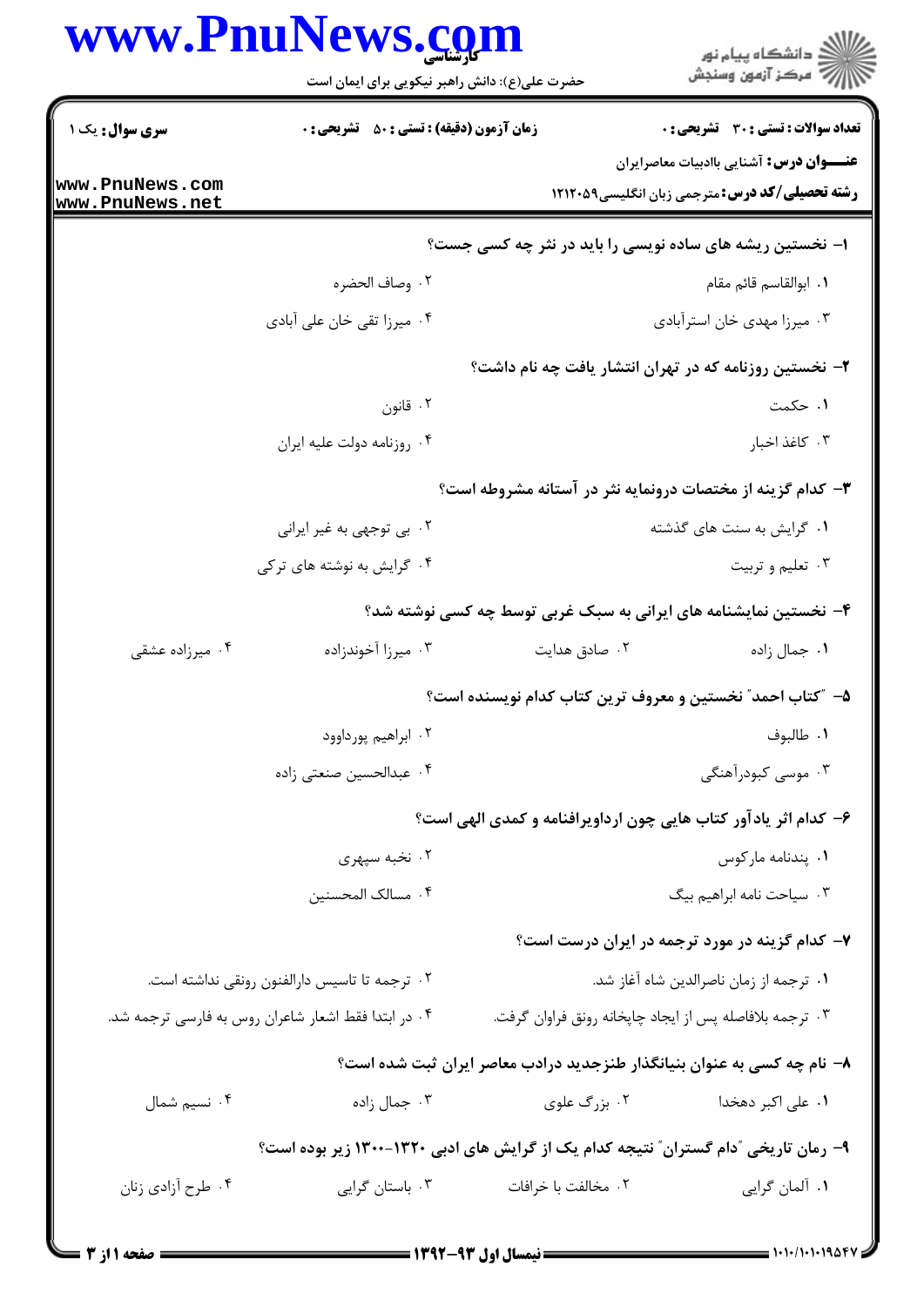## WWW PnuNaws com

|                                    | حضرت علی(ع): دانش راهبر نیکویی برای ایمان است                                                                |                   | ≦ دانشڪاه پيام نور<br>7 مرڪز آزمون وسنڊش                                                                 |
|------------------------------------|--------------------------------------------------------------------------------------------------------------|-------------------|----------------------------------------------------------------------------------------------------------|
| <b>سری سوال : ۱ یک</b>             | <b>زمان آزمون (دقیقه) : تستی : 50 ٪ تشریحی : 0</b>                                                           |                   | <b>تعداد سوالات : تستی : 30 ٪ تشریحی : 0</b>                                                             |
| www.PnuNews.com<br>www.PnuNews.net |                                                                                                              |                   | <b>عنـــوان درس:</b> آشنایی باادبیات معاصرایران<br><b>رشته تحصیلی/کد درس:</b> مترجمی زبان انگلیسی۹۲۱۲۰۵۹ |
|                                    |                                                                                                              |                   | ۱۰– چه کسی را" شاعر ملی عهد انقلاب مشروطه" خوانده اند؟                                                   |
|                                    | ۰۲ ملک الشعرای بهار                                                                                          |                   | ٠١. زين العابدين مراغه اي                                                                                |
|                                    | ۰۴ سيد اشرف الدين گيلاني                                                                                     |                   | ۰۳ علی اکبر دهخدا                                                                                        |
|                                    |                                                                                                              |                   | 1۱- چه کسی را ّپیشوای نوول نویسی فارسی ّ لقب داده اند؟                                                   |
| ۰۴ جمالزاده                        | ۰۳ بزرگ علوی                                                                                                 | ۰۲ صادق چوبک      | ١. جلال آل احمد                                                                                          |
|                                    |                                                                                                              |                   | ۱۲- تبلور هنری داستان نویسی معاصر ایران را در آثار چه کسی باید دید؟                                      |
| ۰۴ مسعود فرزاد                     | ۰۳ مجتبی مینوی                                                                                               | ۰۲ صادق هدایت     | ۰۱ جمالزاده                                                                                              |
|                                    |                                                                                                              |                   | ۱۳– ابتکار نوشتن ادبیات زندان را به چه کسی نسبت داده اند؟                                                |
| ۰۴ بزرگ علوی                       | ۰۳ حبيب يغمايي                                                                                               | ۰۲ صادق هد ایت    | ۰۱ مجتبی مینوی                                                                                           |
|                                    |                                                                                                              |                   | 1۴– اولین رمان اجتماعی زبان فارسی چه نام دارد؟                                                           |
| ۰۴ داستان مانی نقاش                | ٠٣ آشيانه عقاب                                                                                               | ۰۲ شمس وطغرا      | ٠١ تهران مخوف                                                                                            |
|                                    |                                                                                                              |                   | ۱۵– هنرداستان نویسی بزرگ علوی را در کدام داستان او باید جست؟                                             |
| ۰۴ نامه ها                         | ۰۳ چشم هایش                                                                                                  | ۰۲ پنجاه وسه نفر  | ٠١ كاشانه و موريانه                                                                                      |
|                                    |                                                                                                              |                   | ۱۶– نمایش نامه "جعفرخان ازفرنگ برگشته" از کیست؟                                                          |
| ۰۴ حسن مقدم                        | ۰۳ محمد حجازی                                                                                                | ۰۲ محمد مسعود     | ۰۱ مشفق کاظمی                                                                                            |
|                                    | ۱۷– نخستین کسی که در ایران با علاقه و تلاش بی نظیر به تحقیق در فرهنگ و زبان های ایران پیش از اسلام همت گماشت |                   | كيست؟                                                                                                    |
| ۰۴ ابراهيم پورداوود                | ۰۳ يحيى دولت آبادي                                                                                           | ۰۲ سعید نفیسی     | ۰۱ علی دشتی                                                                                              |
|                                    |                                                                                                              |                   | ۱۸– ″سیر حکمت در اروپا″ از کیست؟                                                                         |
| ۰۴ علی محمد اویسی                  | ۰۳ احمد کسروی                                                                                                | ۰۲ محمد علی فروغی | ۰۱ احمد بهمنيار                                                                                          |
|                                    |                                                                                                              |                   | ۱۹- چه کسی را از آغاز گران نقد ادبی جدید در ایران دانسته اند؟                                            |
| ۰۴ كاظم زاده ايرانشهر              | ۰۳ محمد معين                                                                                                 | ۰۲ اقبال آشتیانی  | ۰۱ نیما یوشیج                                                                                            |
|                                    |                                                                                                              |                   | <b>۳۰</b> - کدام اثر در زمینه "نقد ادبی" است؟                                                            |
| ۰۴ طلا در مس                       | ۰۳ کمربند سحر انگیز                                                                                          | ۰۲ گل های حرم     | ۰۱ زبان پاک                                                                                              |
|                                    |                                                                                                              |                   |                                                                                                          |